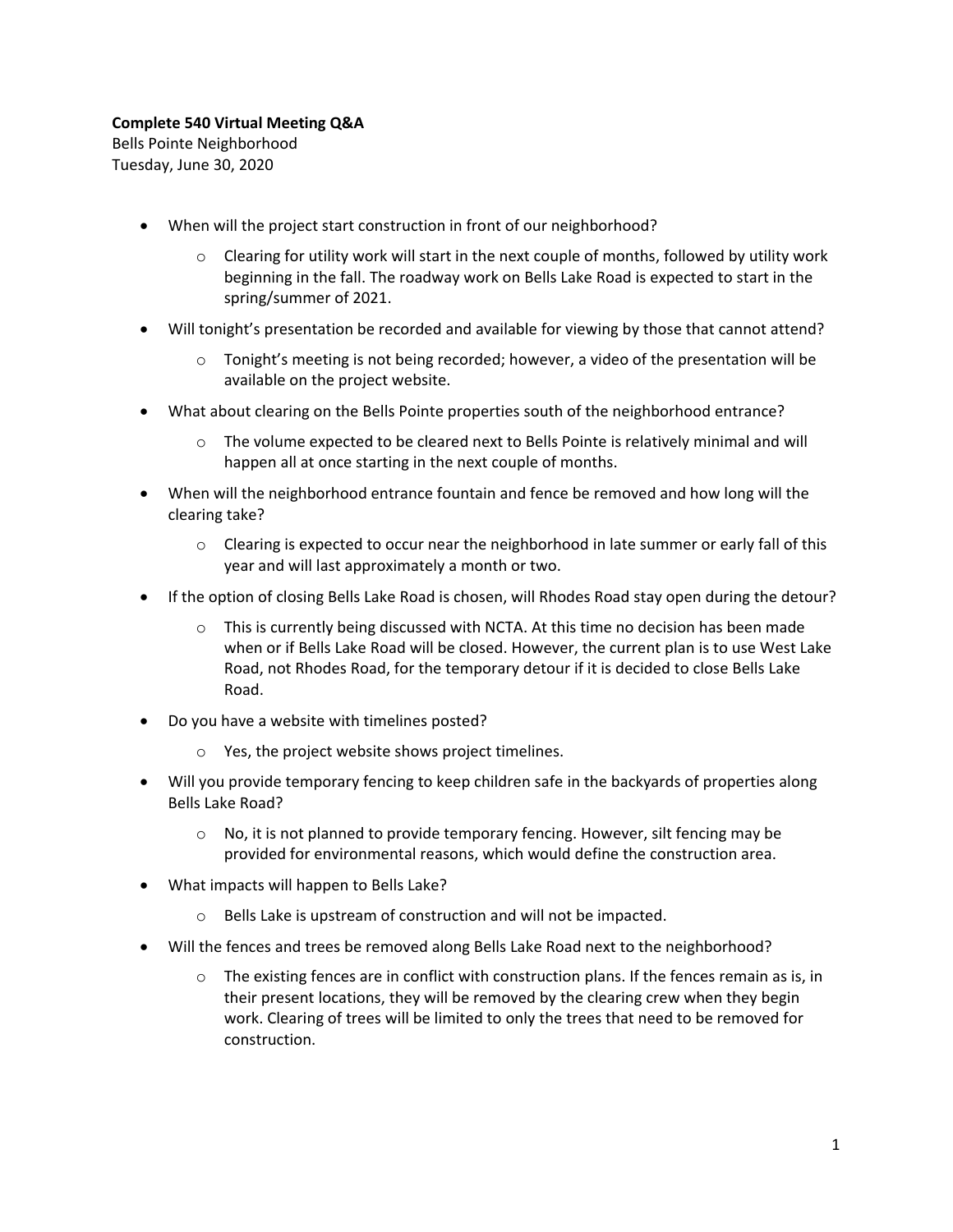- Will the neighborhood have access to natural gas, fiber, etc.?
	- o No, additional utility extensions are not included in the project plan.
- Structure 10 (pedestrian culvert) is for the Town of Cary but the neighborhood is in Apex?
	- $\circ$  The planned greenway is in Cary; therefore, the Town of Cary would be building the greenway. The culvert is to accommodate the future greenway.
- How high will the pavement elevation be raised on Bells Lake Road?
	- $\circ$  There will be minimal elevation change at the entrance to the neighborhood. The widening for new turn lanes along Bells Lake Road will cause a small change in elevation but the grade of Bells Lake Road in the vicinity of the neighborhood will not be adjusted.
- For properties with temporary construction easements how long will this last and when will the easement revert to the property owners?
	- $\circ$  Construction easements remain until the project is completed. The Complete 540 project is expected to be completed in 2023.
- How often do you anticipate a house losing power or internet?
	- $\circ$  Residents may see minimal impact, if any, and only for a utility company cutover from the current system to the replaced system. This cutover normally goes unnoticed by residents surrounding the work area.
- Will the neighbors be notified when construction starts near the Bells Pointe neighborhood?
	- $\circ$  Yes, the Turnpike Authority will communicate with residents prior to the start of construction. Communication methods may be mailed postcards, social media or Nextdoor posts, email announcements and/or direct notification to the HOA.
- Will streetlights be relocated or provided?
	- Duke will likely relocate the existing streetlights during the line relocation. The lights would be on Duke poles. Note that the power line will be moved to the east side of Bells Lake Road. The Complete 540 project does not include street lighting on intersecting roads.
- New services such as sewer, gas, etc. can this be coordinated to get additional services provided through a coordinated effort?
	- $\circ$  Wet utilities are typically owned by a municipality (water/sewer). This would need to be coordinated with the local municipality.
	- o Other utilities would need to be coordinated directly with the utility companies.
- How far will the front entrance be affected by the construction?
	- $\circ$  The tie-in from Bells Lake Road will extend about 100 feet into the entrance to the neighborhood.
- Will work behind Bells Pointe along Bells Lake Road be done before 2023?
	- $\circ$  Work along Bells Lake Road is anticipated to be complete in the summer of 2022. Punch list activities and intermittent construction work may occur after 2022.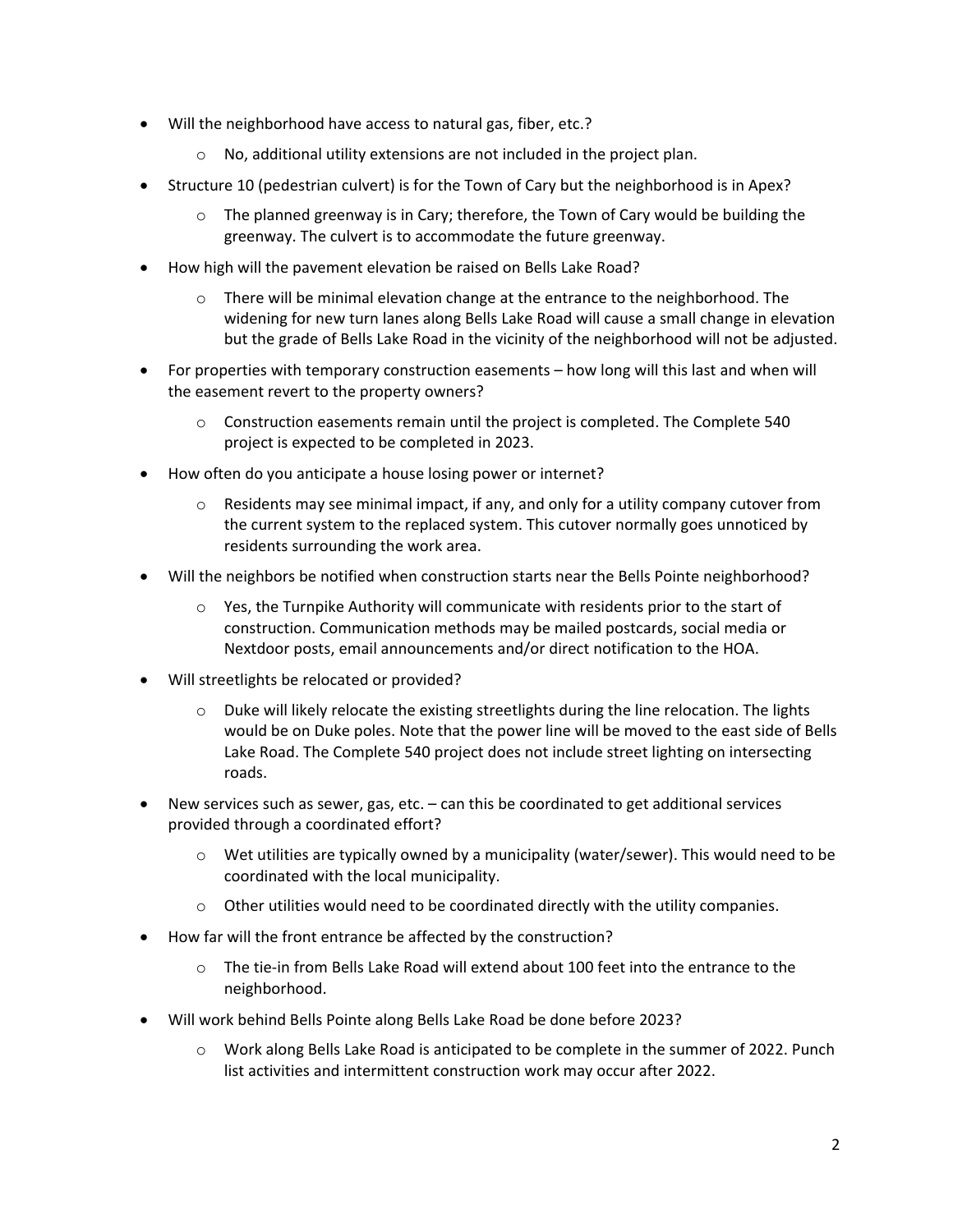- Will there be a sound barrier or buffer between the neighborhood and N.C. Toll 540?
	- $\circ$  The final design noise study is currently underway. Until the study and analysis are completed this question cannot be answered. Earlier studies indicated a noise wall would not be likely in this area, but that is not the final answer. Once the final noise study is completed, NCTA will post the recommended noise wall locations on the project website.
- Will there be a fence to maintain privacy from traffic on Bells Lake Road during construction?
	- $\circ$  No. However, a silt fence may be installed, but would only be about 3 feet high. No other fence will be provided.
- Follow up question regarding streetlights on the west side of Bells Lake Road?
	- $\circ$  Anything owned by the HOA at the entrance was addressed as part of the right of way settlement.
	- o Anything owned by Duke would shift from the west to the east side.
	- o There is no additional lighting in this area as part of the Complete 540 project.
- When will the last property be acquired?
	- $\circ$  The last parcel has been settled and completion is pending on closing and payment. This will hopefully be completed within the next couple of weeks.
- Will the project repave the streets in Bells Pointe?
	- o No, the only paving work that will be done will be at the entrance only.
- What are the black triangles on the plans?
	- o The black triangles are right of way monuments/markers.
- Can you provide a recap concerning the trees on the north side?
	- $\circ$  The contractor will make every effort to only cut trees that are absolutely needed for construction. Clearing will extend only to provide room to construct and maintain the roadway and utilities.
- Where does the elevation of Bells Lake Road begin to change when it will go over N.C. Toll 540?
	- $\circ$  The elevation on Bells Lake Road will begin to change near the south end of the Bells Pointe neighborhood. N.C. Toll 540 will be lower than existing Bells Lake Road. Therefore, there will not be much of an elevation change on Bells Lake Road.
- Will a traffic light be placed at the entrance to the neighborhood?
	- $\circ$  No, there will not be traffic lights at the entrance of the neighborhood. However, there will be traffic lights at the ramp terminals.
- How can you be the first person to drive on the ramp?
	- $\circ$  You have to get up early on the day of the opening  $\odot$ .